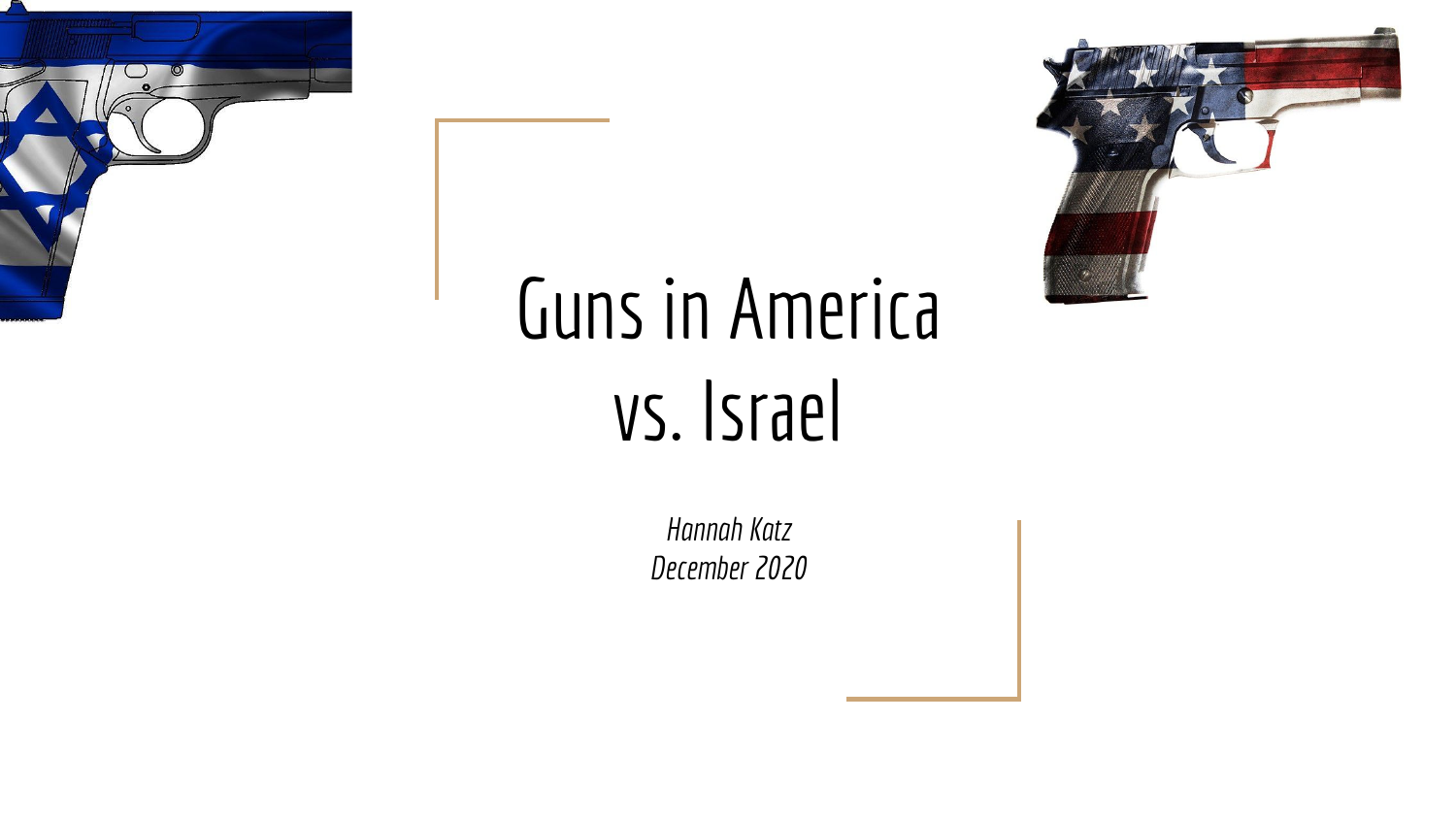### Research Puzzle:

*Guns are at the center of both American and Israeli life. Why, then, do the public in these respective countries feel so differently about them?* ● America and Israel are gun-centric democratic countries with western values, but they differ greatly when it comes to gun laws and public conceptions of guns

**● Why do America and Israel differ so greatly when it comes to guns? What are the driving factors behind the acutely different public conception of guns in both places?**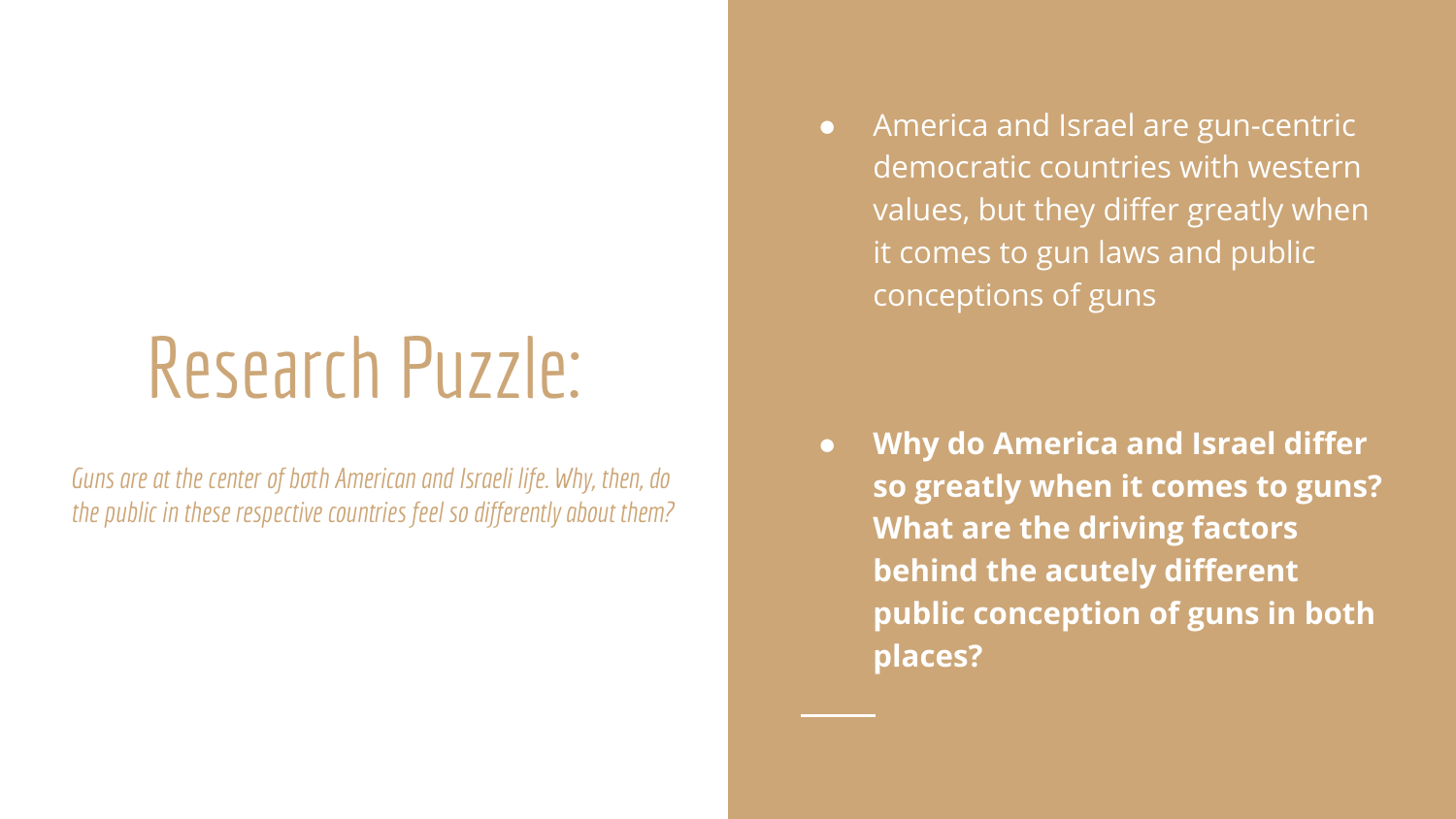# Methodology:

- 1. Consulted **existing literature** and **research** on gun politics in both places
- 2. Conducted **eleven interviews** of American and Israeli gun owners and non owners
	- a. Asked about their experience with and conception of guns, their views of their country's gun laws, why they do or don't own a firearm, etc.

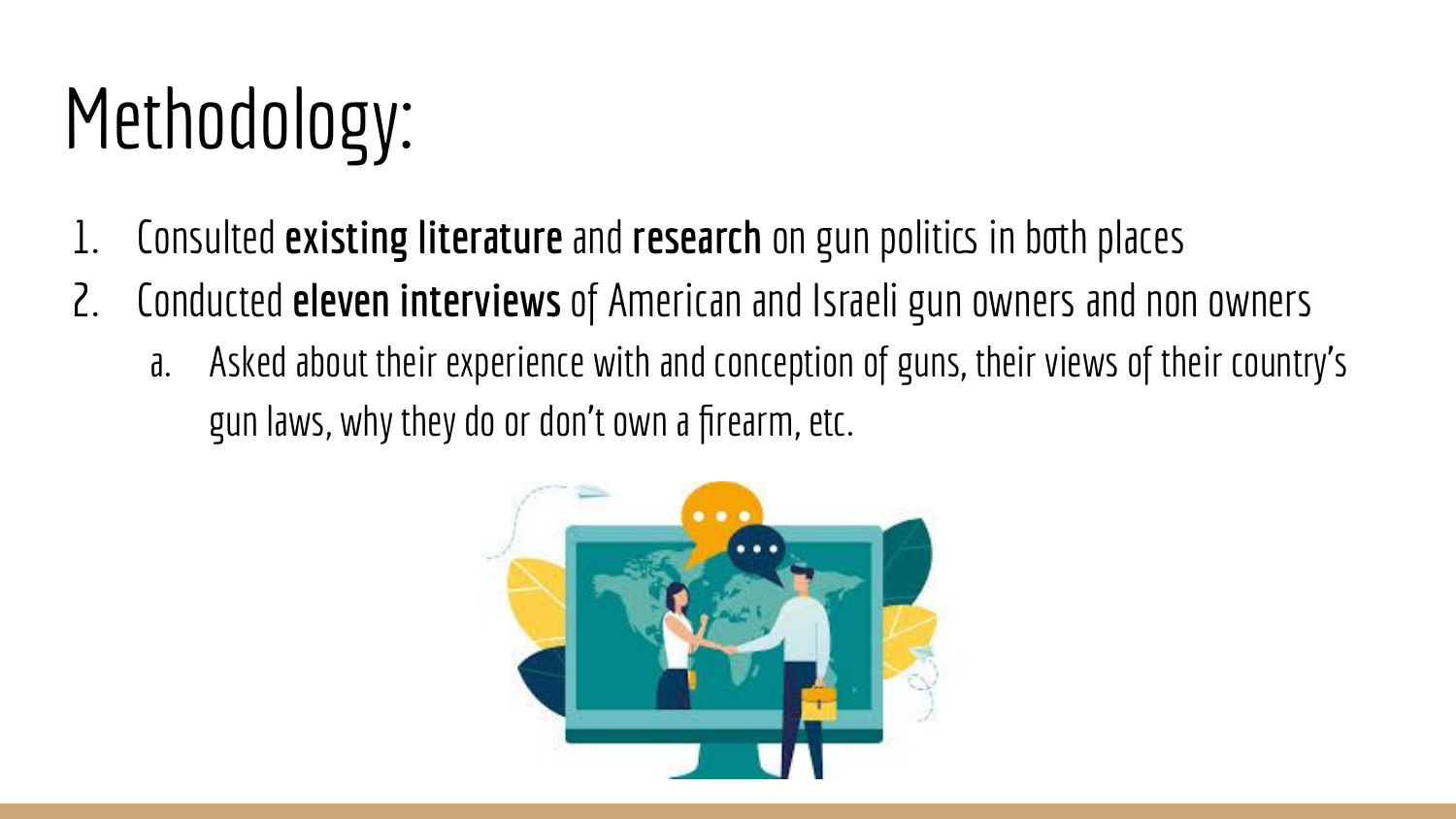# 3 factors:

#### What explains the different perceptions of guns in both societies?

1. Gun laws 2. How guns are introduced in both societies 3. The magnitude of the perceived security threat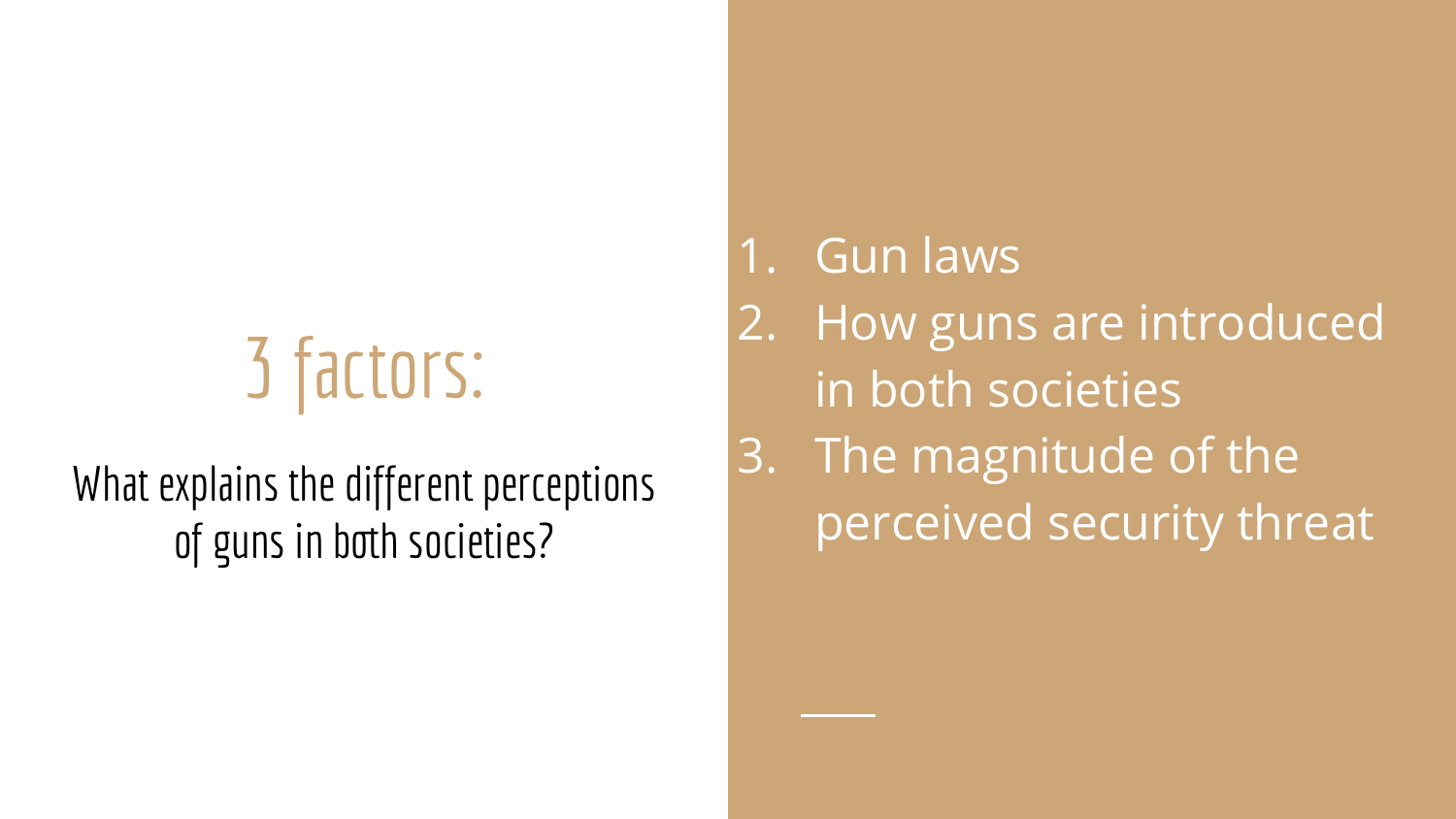### 1. GUN LAWS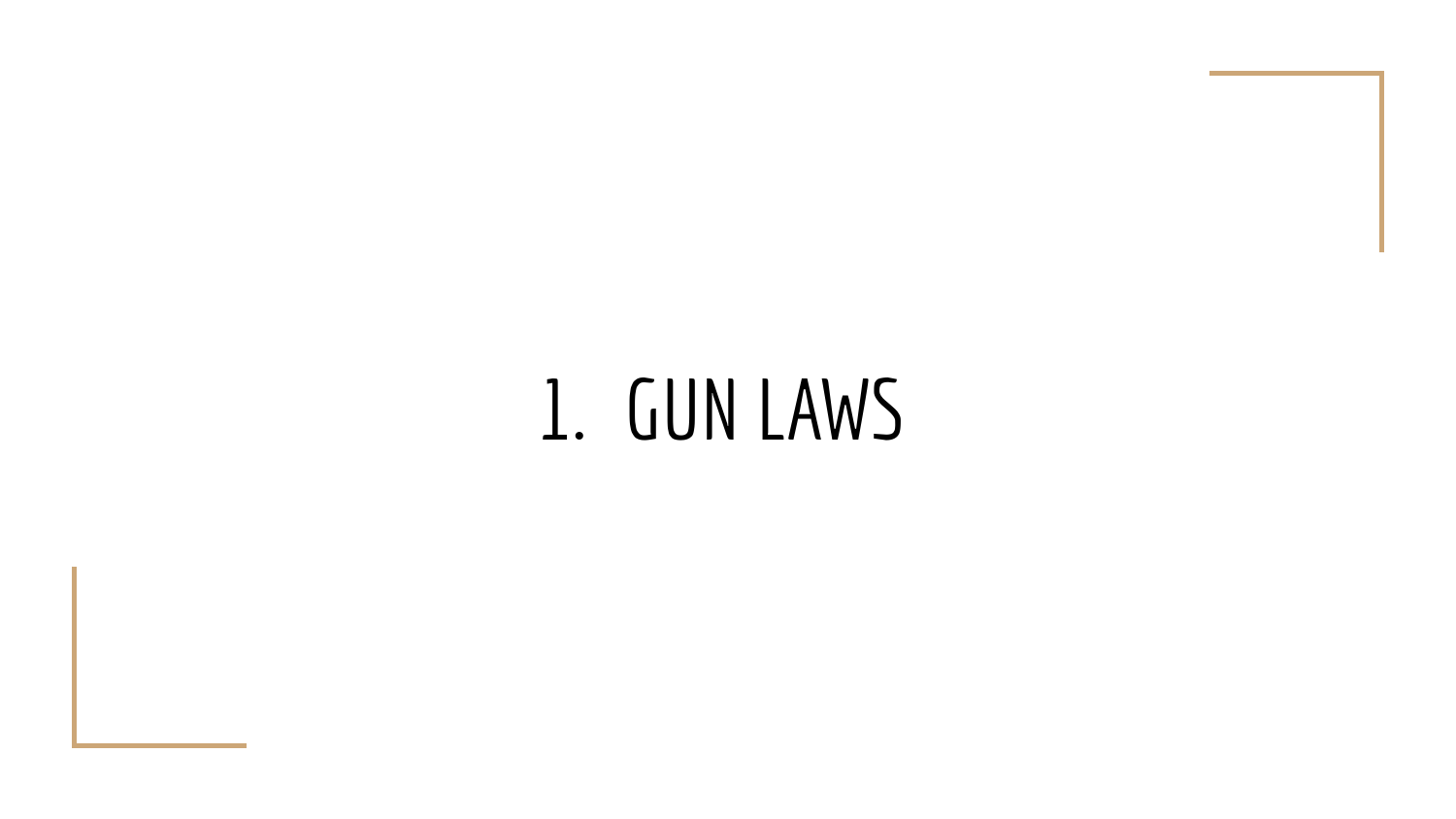# Gun laws in America: relatively lax

- 1. **Second Amendment** Right to Bear Arms
- 2. Sale of firearms between individuals is **unregulated**
- 3. No federal ban on automatic **assault weapons**
- 4. The US is home to less than **5%** of the world population, it accounts for **46%** of the world's civilian-owned guns



*"I walked out of that store with a pistol in 24 minutes" - Michael, owner of 30*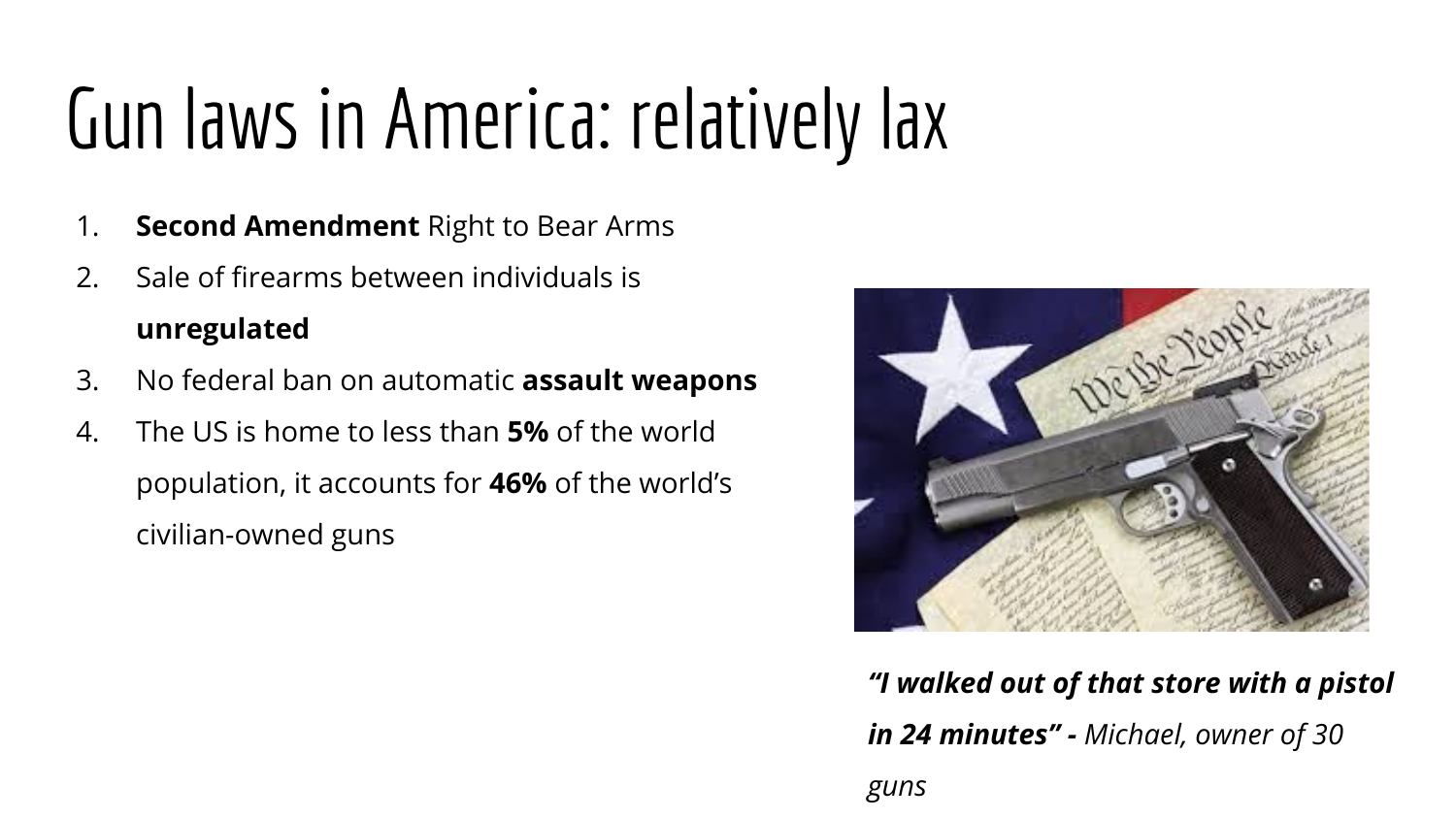# Gun laws in Israel: relatively strict

- 1. Ban on assault weapons only allow **handguns**
- 2. Psychological **examinations**
- 3. Government **tracking number** on each gun
- 4. Gun permit **renewal** every six months with **shooting test** in shooting range
- 5. Extensive **proof** for necessity to own a gun
	- a. Limited to security personnel, with some exceptions depending on where you live



*Israel rejects 40% of gun permit applications which is more than any country in the western world*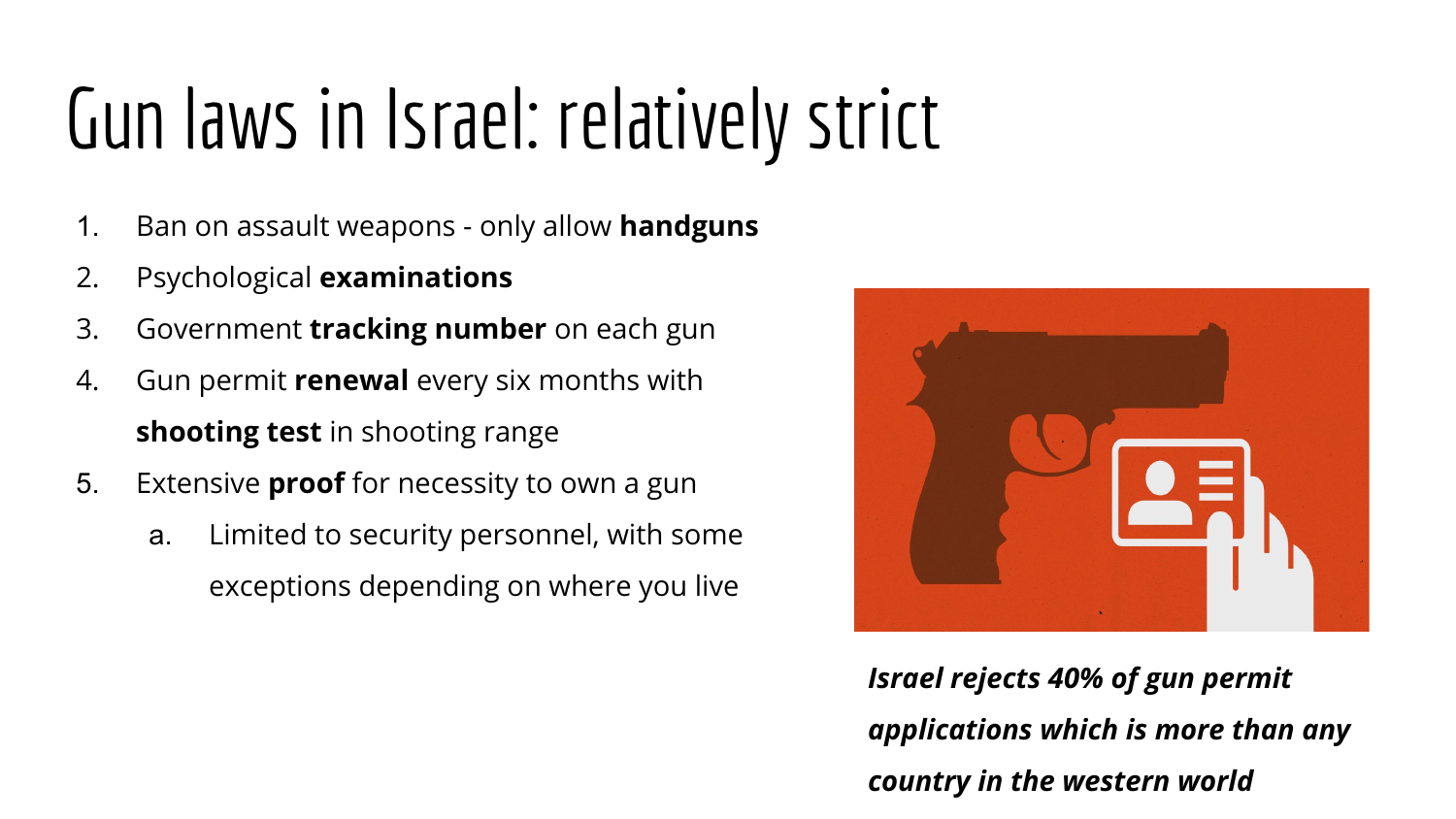# How gun laws affect public perception of guns



#### **US:**

- The lax gun laws accompanying the Second Amendment show that the law **encourages gun ownership**
- 74% of gun owners say this right is essential and is directly tied to their **personal freedom**

#### **Israel:**

- Strict gun laws **deter Israelis** from owning a gun
- Show the general population how severe guns are
- *"The strict and enforced gun laws instill a sense of confidence that guns are in the hands of trained professionals"* - Dor, Israeli non-owner
- *"Gun rights are viewed as a privilege in Israel"*  Former head of the Israeli Mossad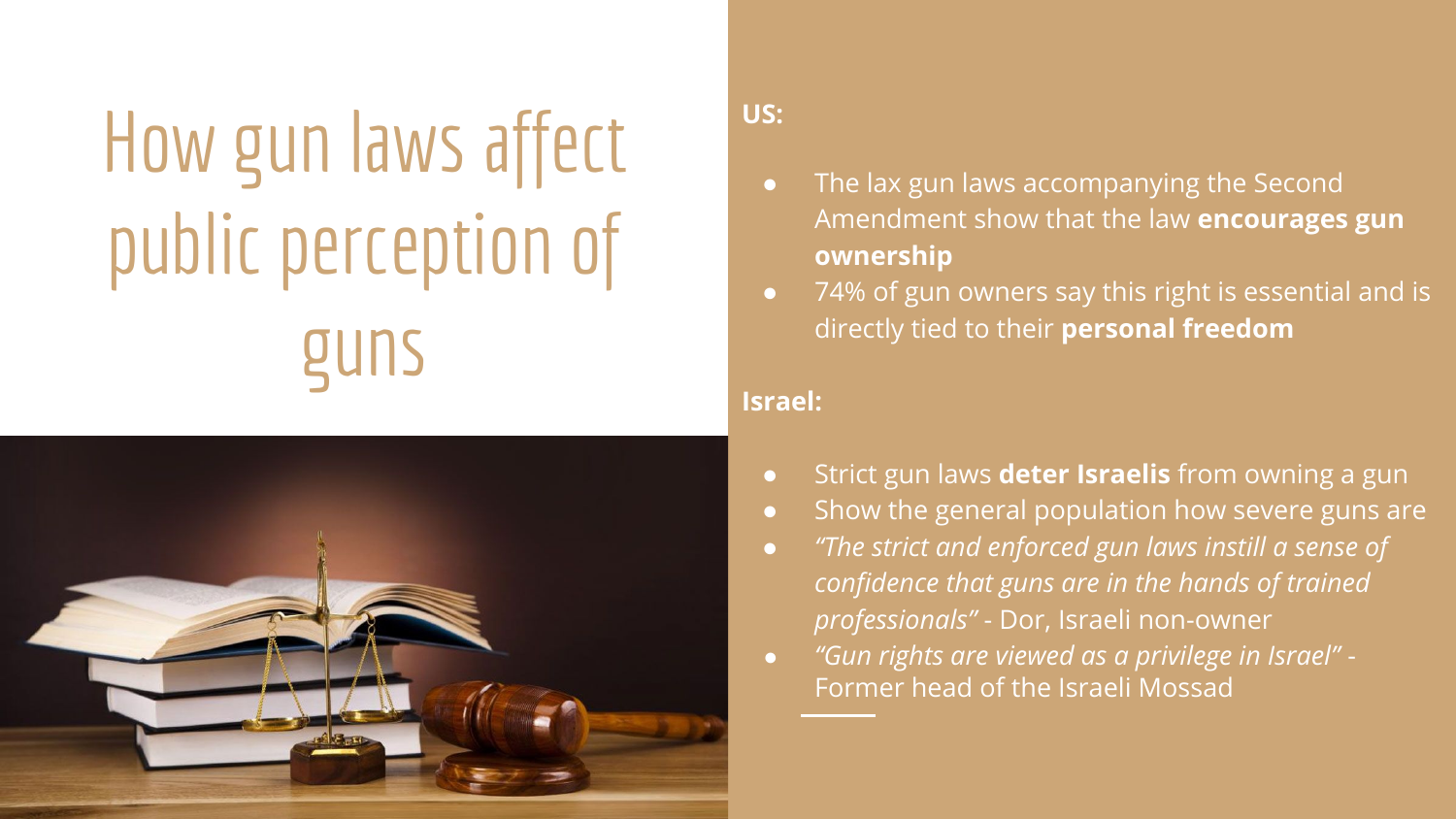### 2. HOW GUNS ARE INTRODUCED IN BOTH **SOCIETIES**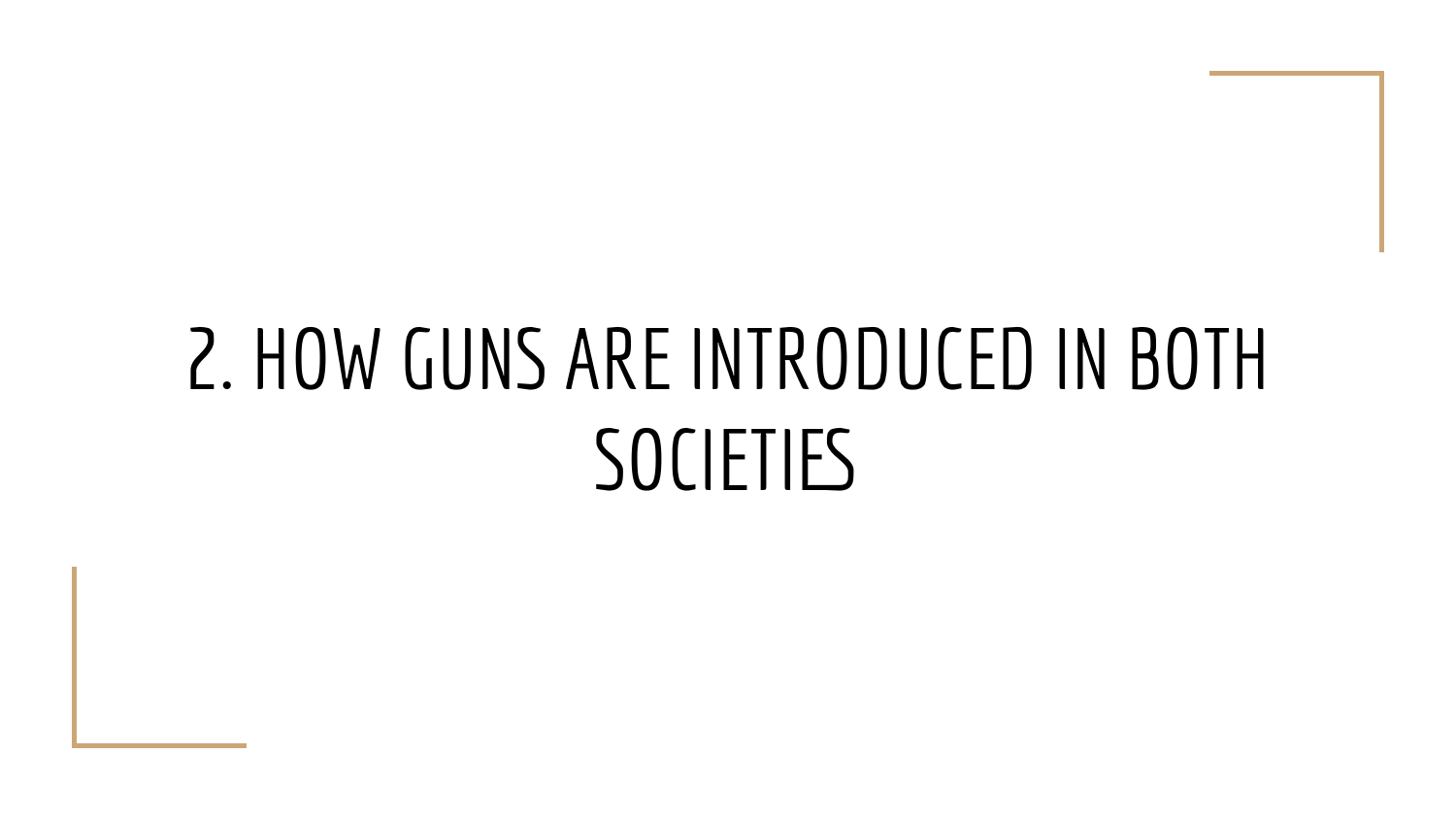## How guns are introduced in the US:

*"I got my first gun when I was eight" - Cameron, owner of 25 guns*



#### **● Gun owners:**

- Recreation
- Family hunting
- Sign of Americanness and family heritage

#### ● **Non-owners:**

- Movies
- Video games
- In the news (mass shootings)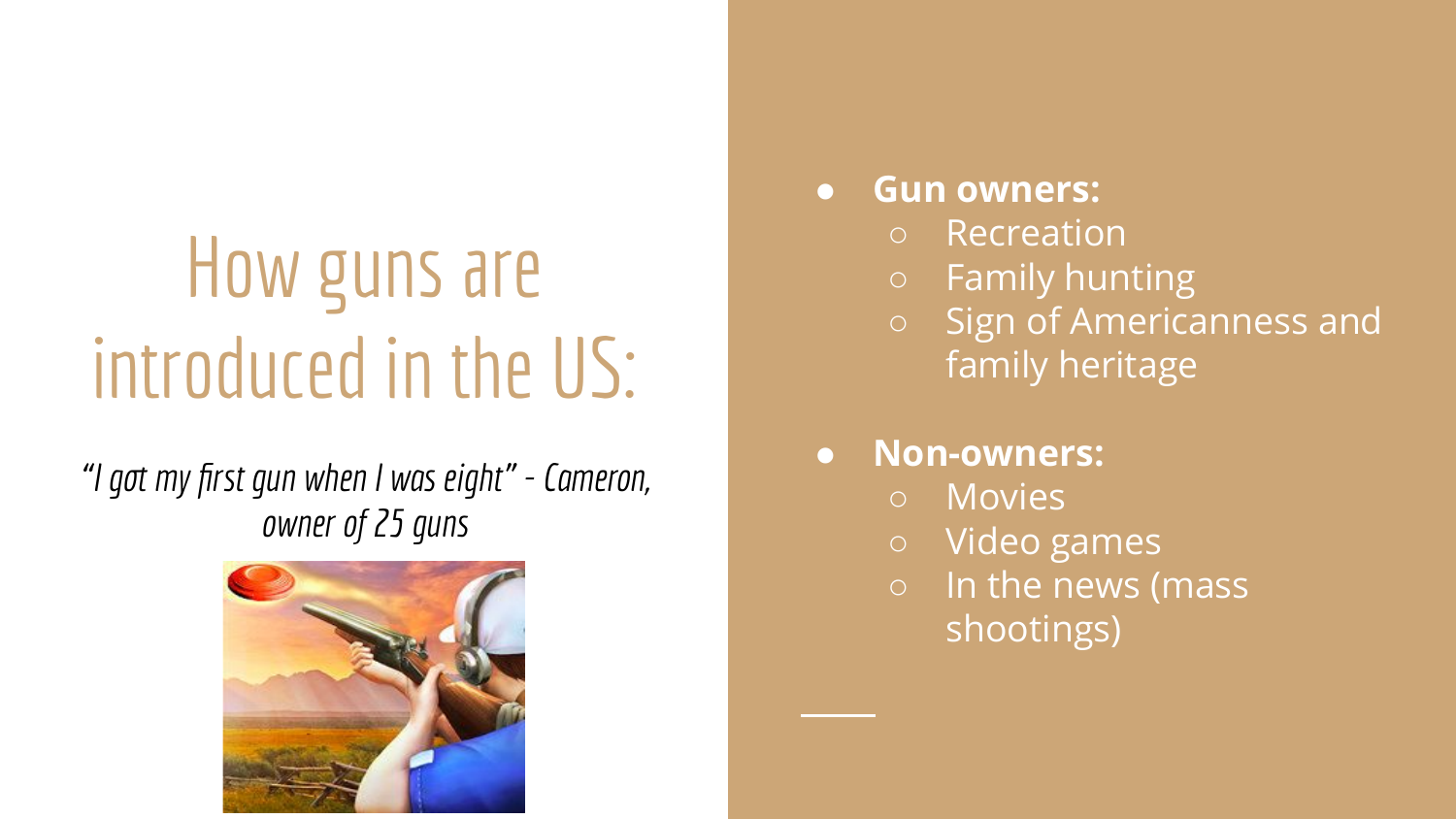# Effect:

- $\circ$  Connects guns with a positive and even emotional and nostalgic image for many gun owners
- Non-owners often have no tangible or personal connection with the gun
	- View weapon as unsafe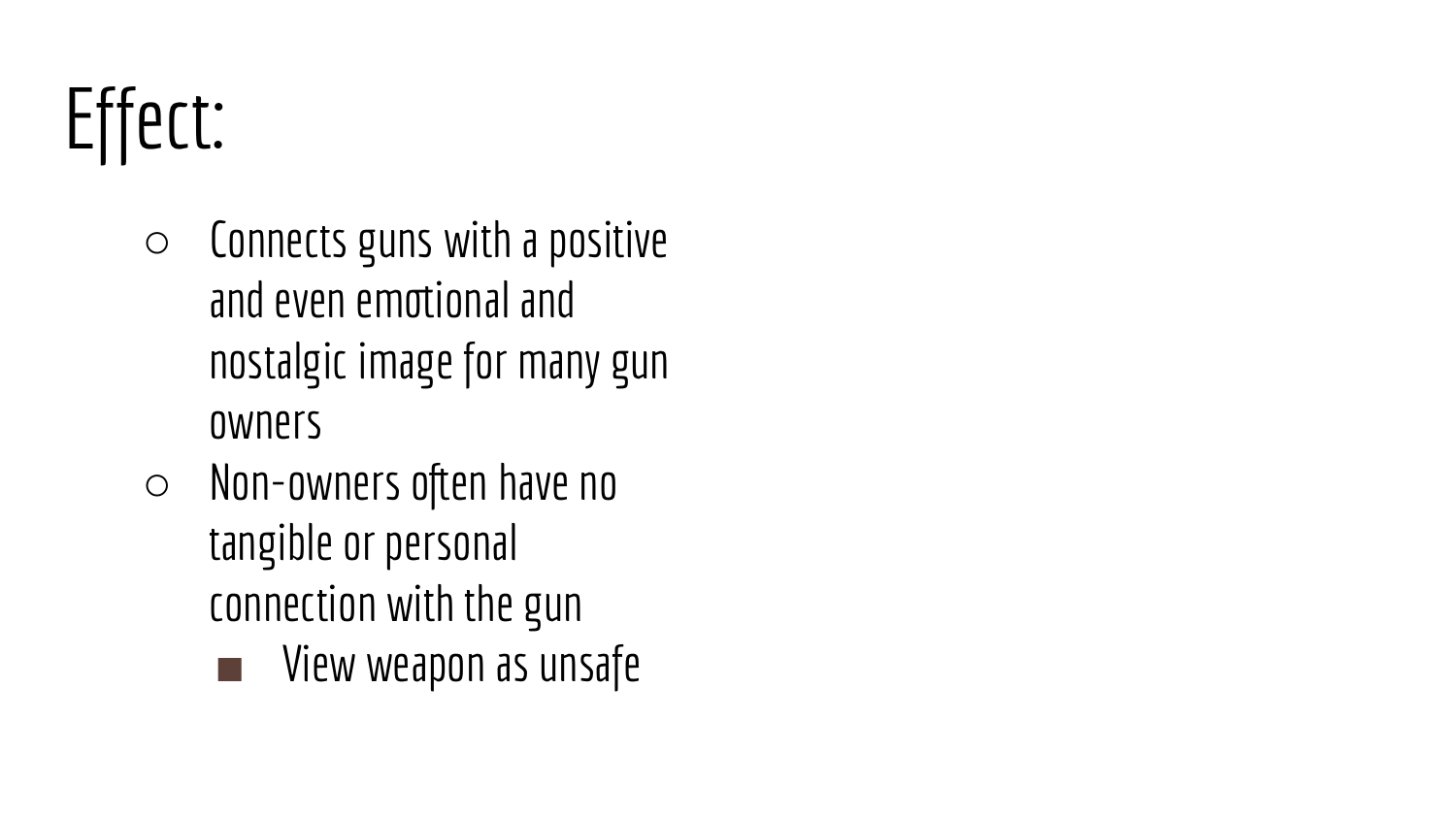### How guns are introduced in Israel:

*"Guns are part of our everyday lives. It's not shocking to see a gun, even as a child."* -Rob, Israeli non-owner



#### **● Introduction:**

- **○** Mandatory draft
- Normal to see soldiers with guns on the street, or handgun with security personnel in front of schools, malls, most public spaces
- **● Effect:** 
	- Guns seen as a symbol of **national defense**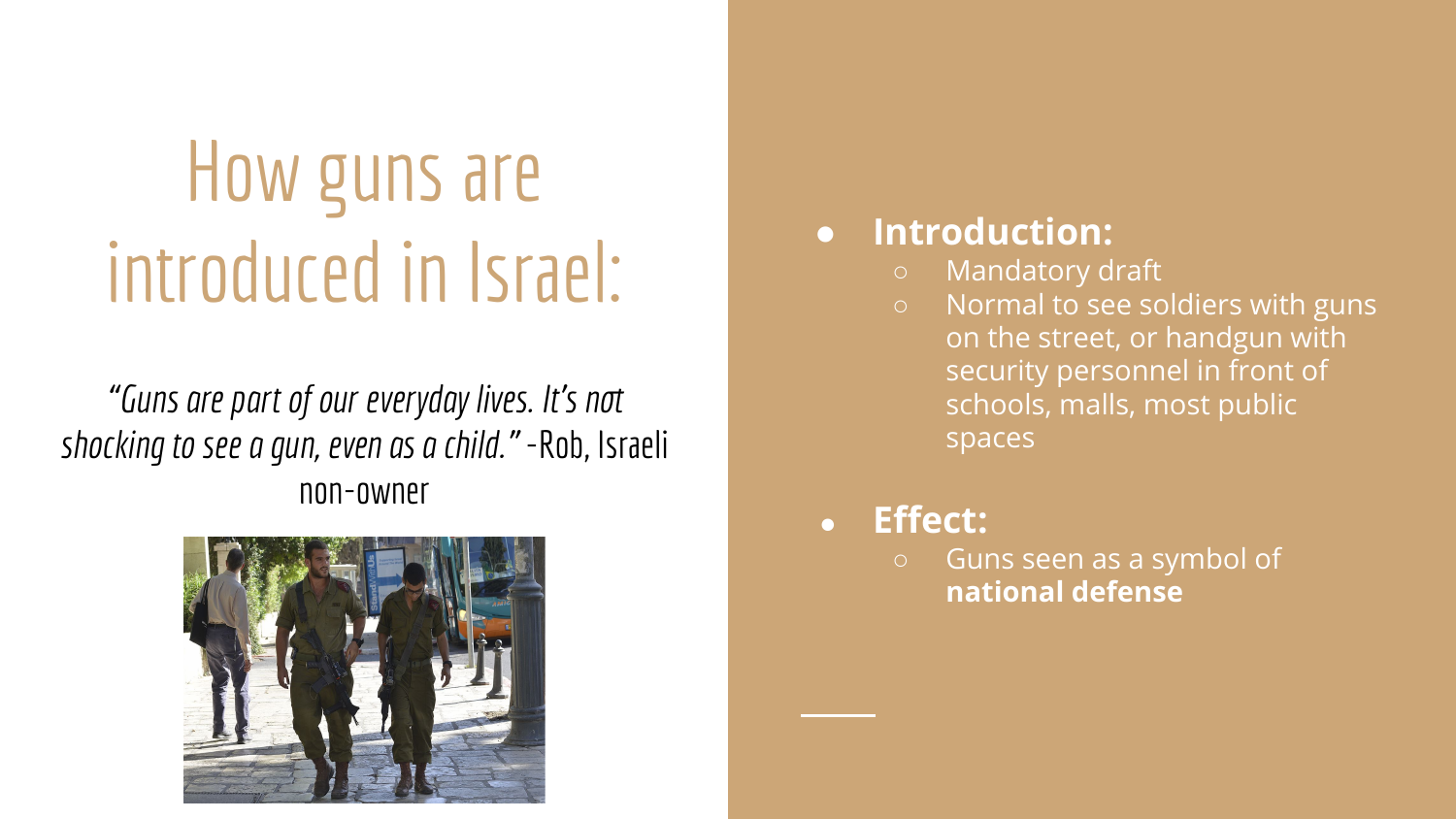### 3. Magnitude of the perceived security threat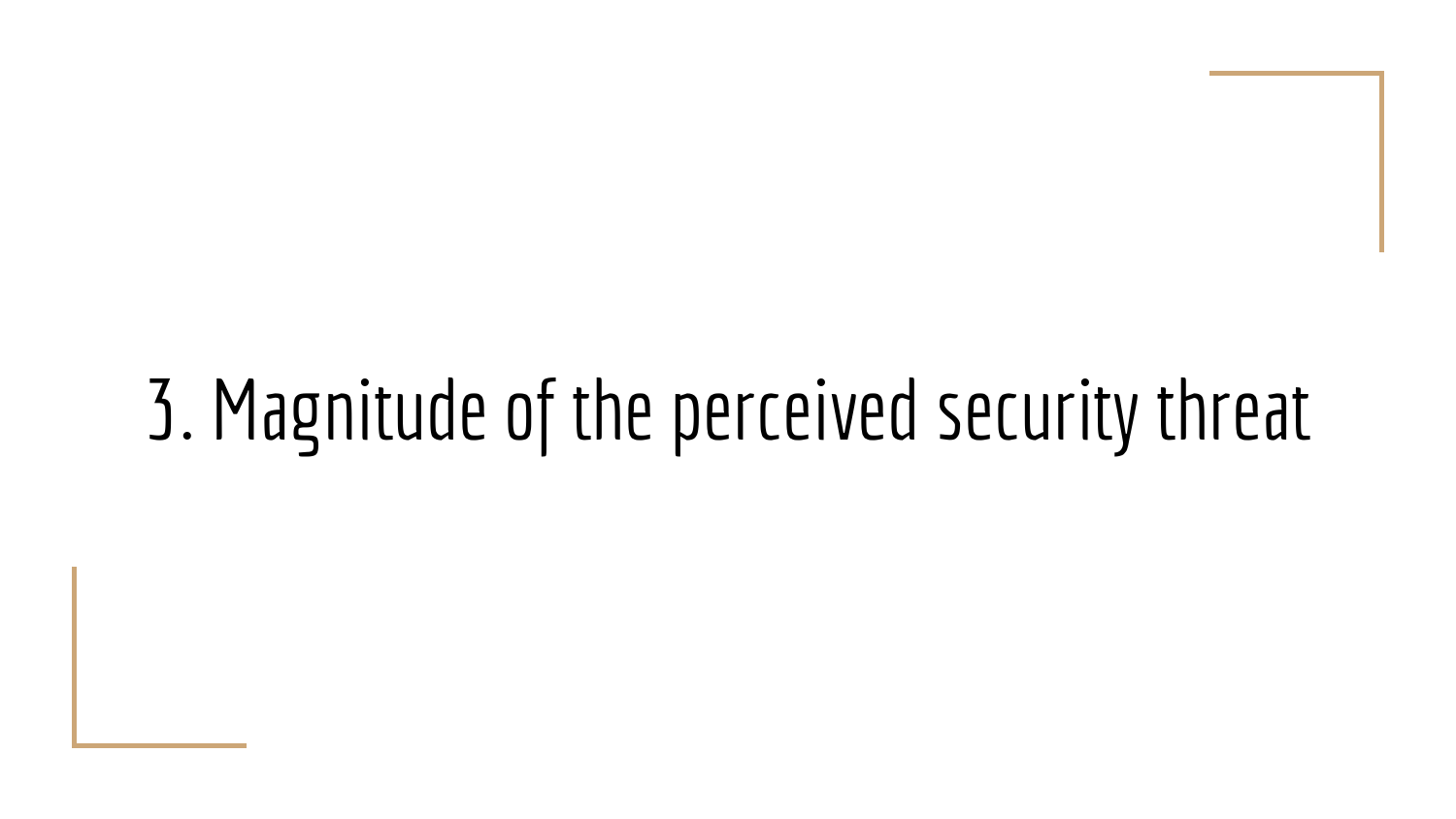# Magnitude of the perceived security threat in the US:

*"I would own a gun for home defense, although I recognize the need for that is very low" - Isabel, non-owner from Wisconsin*



- Self protection *(DC vs Heller)*
- Out of **27,000** crimes, the victim used a gun in self defense in fewer than **0.9%**
- National security in the hands of the gov't and military *(2017 US National Security Strategy)*
- **Effect:** 
	- Means of individual protection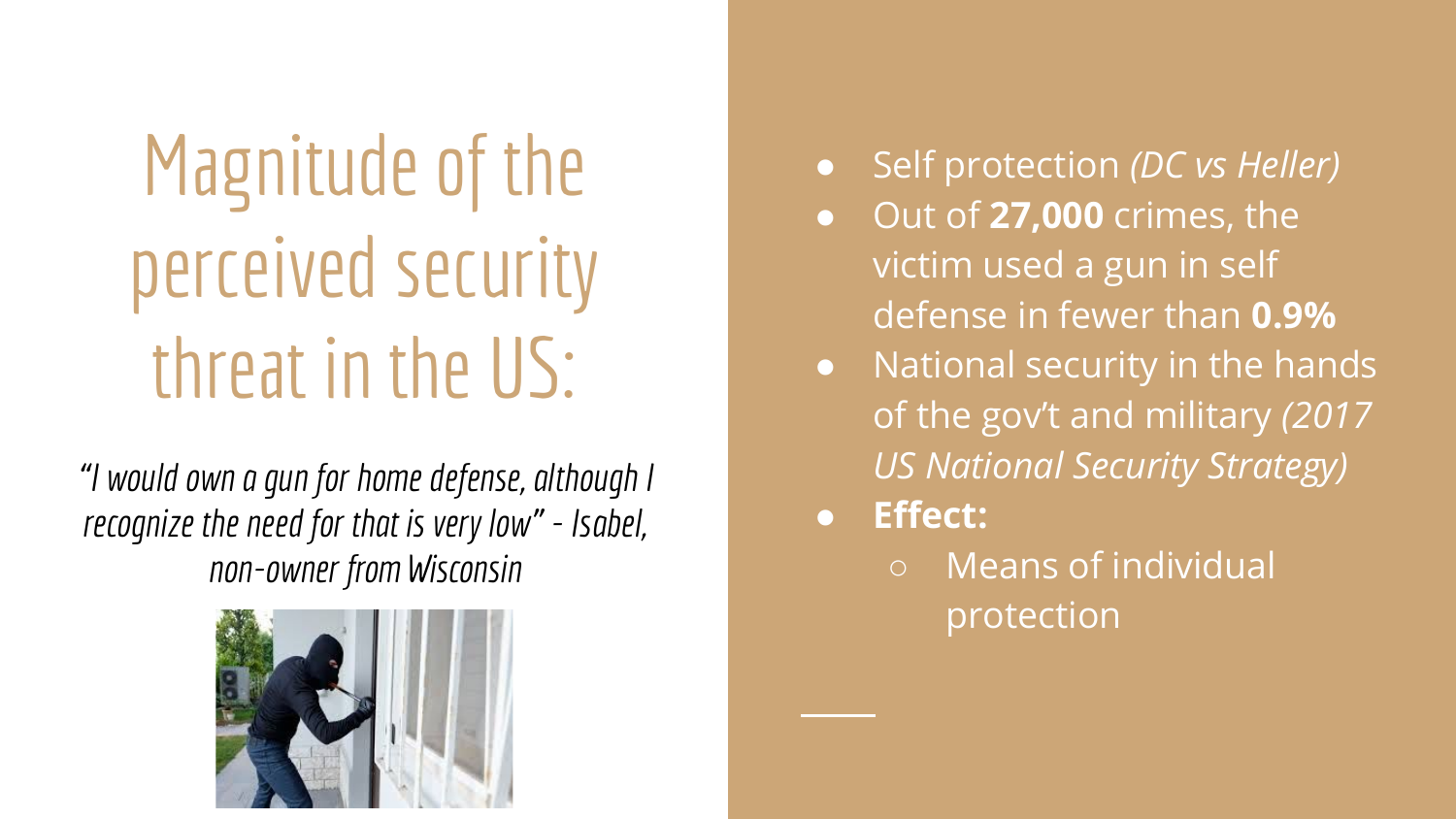# Magnitude of the perceived security threat in Israel:

*"In times of heightened security threat, the government requires me to carry my handgun when leaving my city, where usually it's not allowed" - Gabriel, Israeli handgun owner*



Terror attack, Sarona Market, Tel Aviv

- Complex security challenges: unfriendly borders + the Israeli-Palestinian conflict
- Threat of terrorism: over 1,300 people murdered in the 2000s from stabbing attacks, car rammings, mass shootings
- **● Effect:** 
	- Collective security
	- Means of national protection